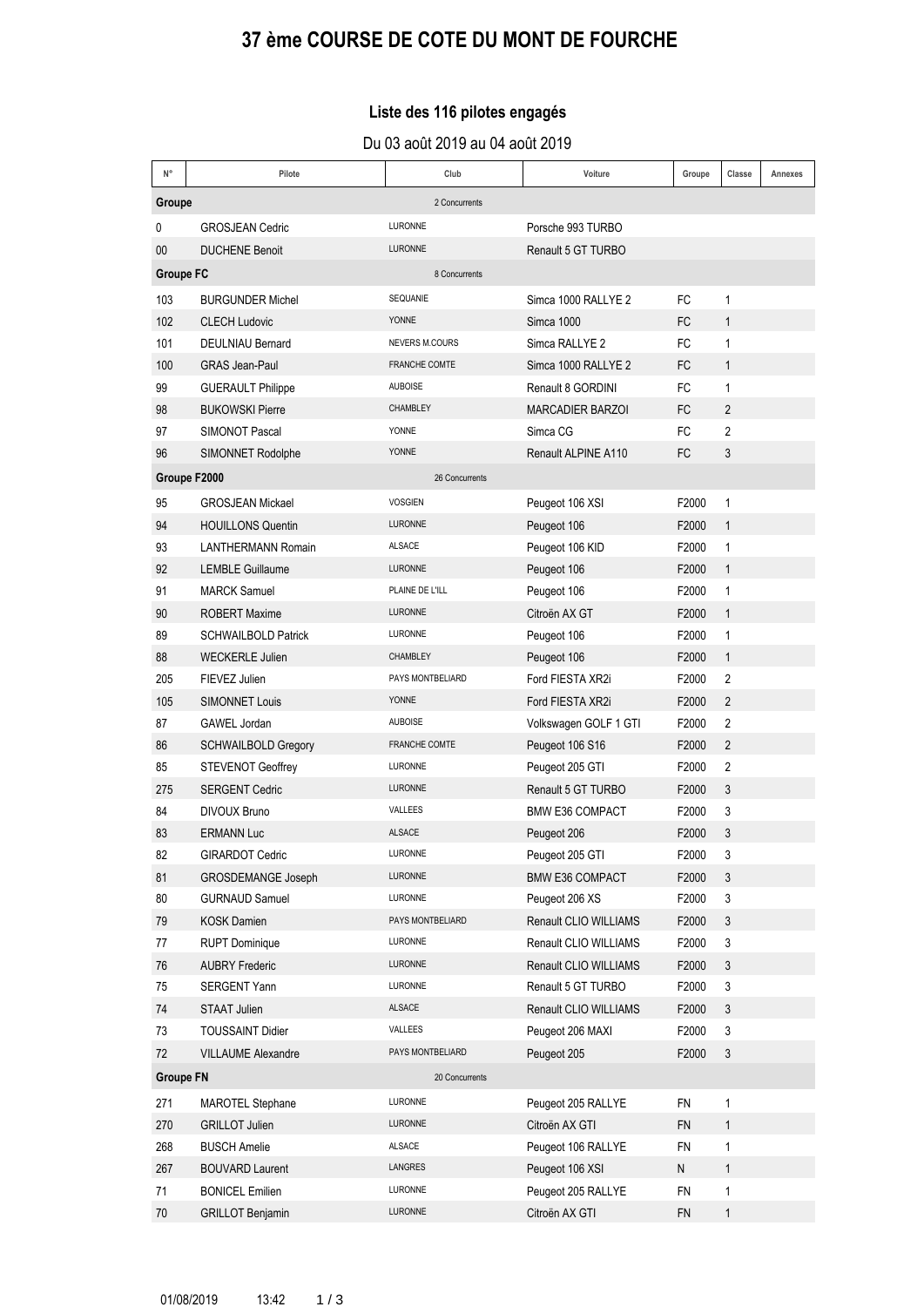# **37 Ëme COURSE DE COTE DU MONT DE FOURCHE**

### Liste des 116 pilotes engagés

#### Du 03 août 2019 au 04 août 2019

| N°                                | Pilote                    | Club                 | Voiture                    | Groupe    | Classe          | Annexes |
|-----------------------------------|---------------------------|----------------------|----------------------------|-----------|-----------------|---------|
| 69                                | <b>BRESSON Michael</b>    | LURONNE              | Peugeot 106 XSI            | <b>FN</b> | 1               |         |
| 68                                | <b>BUSCH Emmanuel</b>     | <b>ALSACE</b>        | Peugeot 106 RALLYE         | <b>FN</b> | $\mathbf{1}$    |         |
| 67                                | <b>BOUVARD Lucile</b>     | LANGRES              | Peugeot 106 XSI            | N         | 1               |         |
| 66                                | <b>MARION Julien</b>      | LURONNE              | Citroën AX GTI             | N         | $\mathbf{1}$    |         |
| 65                                | <b>MASSON Kevin</b>       | LURONNE              | Peugeot 106 XSI            | N         | 1               |         |
| 64                                | <b>MAURICE Christian</b>  | <b>ALSACE</b>        | Peugeot 106 RALLYE         | N         | $\mathbf{1}$    |         |
| 263                               | <b>ROMELLI Cedric</b>     | <b>FRANCHE COMTE</b> | Peugeot 106 S16            | N         | $\overline{2}$  |         |
| 63                                | ROMELLI Stephane          | <b>FRANCHE COMTE</b> | Peugeot 106 S16            | N         | $\overline{2}$  |         |
| 62                                | <b>BILLAT Fabrice</b>     | <b>ALSACE</b>        | Renault CLIO RS            | <b>FN</b> | 3               |         |
| 61                                | <b>BOUCHEZ Christophe</b> | <b>FRANCHE COMTE</b> | Renault CLIO WILLIAMS      | N         | 3               |         |
| 60                                | <b>LUISETTI Philippe</b>  | ROYE AUTO SPORT      | Peugeot 206 RC             | Ν         | 3               |         |
| 59                                | <b>DIDELOT Stephane</b>   | LURONNE              | Renault 5 GT TURBO         | <b>FN</b> | 4               |         |
| 58                                | JEANNEL Gaetan            | <b>ALSACE</b>        | Mitsubishi LANCER EVO10    | N         | 4               |         |
| 57                                | <b>TERSER Christophe</b>  | <b>ALSACE</b>        | <b>BMW M-3 E36</b>         | <b>FN</b> | 4               |         |
| <b>Groupe A</b>                   |                           | 28 Concurrents       |                            |           |                 |         |
| 104                               | <b>AIGUIER Patrick</b>    | LURONNE              | Peugeot 106 RALLYE         | A         | 1               |         |
| 56                                | <b>TOURDOT Arthur</b>     | <b>FRANCHE COMTE</b> | Peugeot 106 XSI            | FA        | $\mathbf{1}$    |         |
| 254                               | <b>GUIGON Maxime</b>      | <b>LURONNE</b>       | Citroën SAXO VTS           | A         | $\overline{2}$  |         |
| 55                                | <b>FRITSCH Cindy</b>      | <b>ALSACE</b>        | Peugeot 206 XS             | A         | $\overline{2}$  |         |
| 54                                | <b>DARBON Anthony</b>     | LURONNE              | Citroën SAXO VTS           | A         | 2               |         |
| 251                               | <b>DIOLEY Aurelien</b>    | LURONNE              | Peugeot 306                | FA        | 3               |         |
| 249                               | <b>CREVOISIER Joel</b>    | LURONNE              | Renault CLIO 16S           | FA        | 3               |         |
| 53                                | <b>CARITEY Lionel</b>     | LURONNE              | Peugeot 306 S16            | <b>FA</b> | 3               |         |
| 52                                | <b>DECOBERT Romain</b>    | LURONNE              | Peugeot 205 GTI            | A         | 3               |         |
| 51                                | <b>CARITEY Michael</b>    | LURONNE              | Peugeot 306                | FA        | 3               |         |
| 50                                | <b>JEANNEL Pearl</b>      | <b>ALSACE</b>        | Renault CLIO               | A         | 3               |         |
| 49                                | <b>MANGE Camille</b>      | LURONNE              | Renault CLIO 16S           | FA        | 3               |         |
| 48                                | <b>ODIN Emmanuel</b>      | <b>LURONNE</b>       | Renault CLIO 3 CUP         | A         | 3               |         |
| 47                                | PAGET Jacques             | SEQUANIE             | Renault CLIO CUP3          | A         | 3               |         |
| 46                                | <b>POIVEY Sylvain</b>     | LURONNE              | Peugeot 206                | A         | 3               |         |
| 244                               | JUIF Styve                | FRANCHE COMTE        | Renault CLIO CUP4          | A         | 4               |         |
| 243                               | <b>PETER Olivier</b>      | PLAINE DE L'ILL      | Renault CLIO RS            | Α         | 4               |         |
| 45                                | <b>DEREMOND David</b>     | <b>AUBOISE</b>       | Renault CLIO 4 CUP         | A         | 4               |         |
| 44                                | PAGET Julien              | SEQUANIE             | Renault CLIO CUP4          | Α         | 4               |         |
| 43                                | <b>MICLO Nicolas</b>      | PLAINE DE L'ILL      | Renault CLIO RS            | A         | 4               |         |
| 241                               | <b>DORMOY Clement</b>     | LURONNE              | Ford SIERRA RS COSWORTH FA |           | 5               |         |
| 42                                | <b>AIGUIER Nicolas</b>    | ALSACE               | Seat LEON SUPER COPA       | A         | 5               |         |
| 41                                | <b>EUVRARD Paul</b>       | LURONNE              | Ford SIERRA RS COSWORTH FA |           | 5               |         |
| 40                                | <b>FADE Pierre</b>        | ALSACE               | Seat LEON SUPERCOPA        | A         | $\mathbf 5$     |         |
| 39                                | FRA Bruno                 | CHAMBLEY             | BMW M-3                    | A         | 5               |         |
| 38                                | <b>GEHIN Pascal</b>       | LURONNE              | Subaru IMPREZA GT EVO6     | FA        | $5\phantom{.0}$ |         |
| 37                                | <b>GIRAULT Fabrice</b>    | <b>AUBOISE</b>       | Subaru IMPREZA STI         | A         | 5               |         |
| 36                                | <b>HUMBERT Romain</b>     | LURONNE              | Mitsubishi LANCER EVO7     | FA        | 5               |         |
| <b>Groupe GT</b><br>2 Concurrents |                           |                      |                            |           |                 |         |
| 35                                | <b>LUSARDI Leonard</b>    | <b>DETROIT</b>       | Lotus ELISE 111R           | GT        | 1               |         |
| 34                                | RICHARD Joel              | LURONNE              | <b>BMW 1351</b>            | GT        | $\overline{2}$  |         |
|                                   | <b>Groupe GTTS</b>        | 1 Concurrent         |                            |           |                 |         |